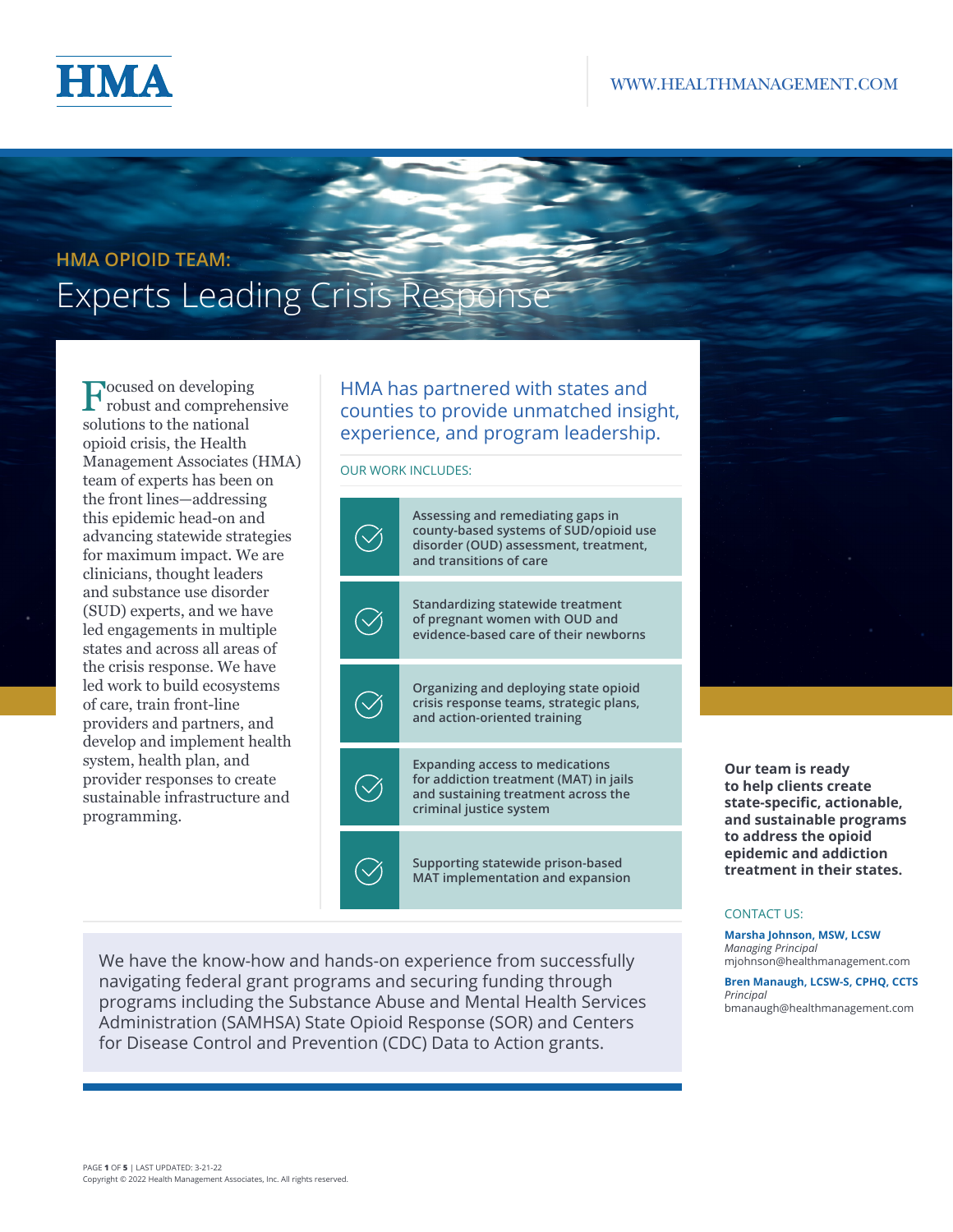

## California Department of Health Care Services: Opioid Ecosystems of Care

A comprehensive, county-focused effort aimed at strengthening the overall addiction treatment ecosystem in 16 counties so far, the Opioid Ecosystems of Care project provides process improvement work, technical assistance, and direct coaching through a multi-pronged approach.

HMA convenes county SUD stakeholders in two-day events for addiction treatment didactics, identification of system gaps and barriers, and consensus on a road map designed to improve the future of the treatment system. HMA also organizes and facilitates ongoing quarterly stakeholder convenings to drive collective action and impact.

After providing technical assistance, the team continues work for one year to address the gaps and barriers and conducts direct coaching to increase the number of MAT provider sites. Through this program's activities, HMA is building a consistent knowledge base across the system to provide hightouch, evidence-based MAT and behavioral therapies for SUD patients.

The team built a website of opioid addiction treatment resources including a robust data dashboard with county-level SUD data for the state.

## California Perinatal MAT Expansion: Mother & Baby Substance Use Exposure Initiative

HMA worked to address opioid use in perinatal populations by leading the Perinatal MAT Expansion Project. Along with our partners, we focused on improving access to addiction specialty care, synthesizing information, platforms, and standards, as well as standardizing and improving obstetric, Neonatal Abstinence Syndrome (NAS), and post NAS pediatric addiction services.

Carried out in 11 counties, HMA facilitated county-wide educational events, developed patient education materials, coordinated hospital learning collaboratives, provided technical assistance, developed a NAS online toolkit (NASToolkit.org), and created a robust online resource library.

In addition, our work focused on reducing the stigma of MAT by promoting accurate public information, providing live dissemination of relevant information, and developing an information repository for non-grantee locations. The toolkit remains operational as an ongoing resource to the field with plans for periodic updating of content to keep all standards of care and information current.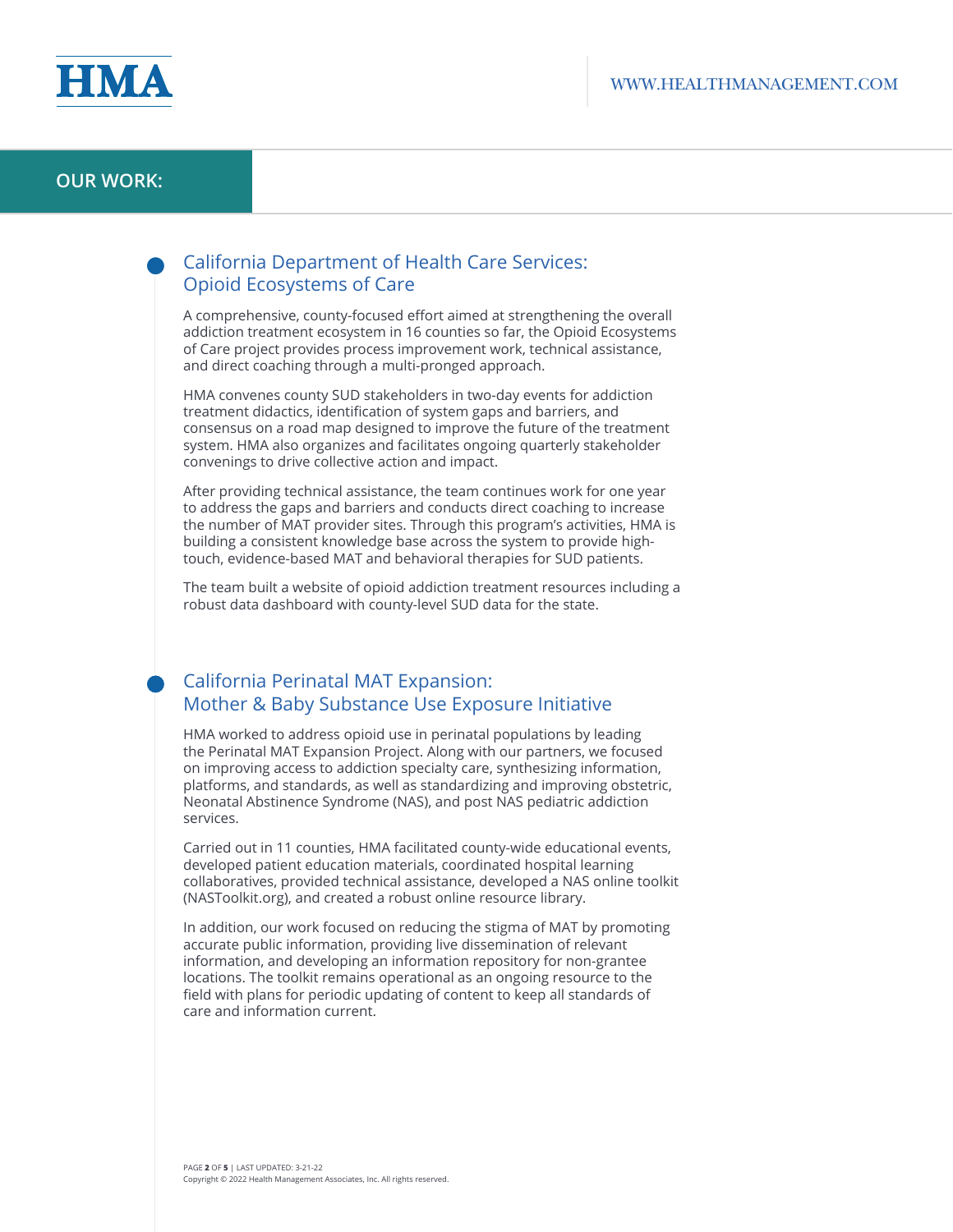

# Delaware Division of Substance Abuse and Mental Health: Expanding Evidence-Based Approaches to Engagement and Treatment for OUD

HMA supported the development and implementation of a statewide opportunity for providers to apply for funding to implement evidence-based approaches to screening, engagement/re-engagement and expansion of medications for opioid use disorder (MOUD) across the care continuum. As part of engagement of providers, HMA aided in the development of a vision and strategy to build the Opioid Response Providers Network (ORPN). As part of that vision, the ORPN will sustain beyond SOR and serve as a learning community that promotes the identification and implementation of best practices for prevention, treatment, and recovery. The network will also facilitate collaboration and information-sharing across the network to enhance treatment and recovery services across Delaware.

In addition, HMA provided technical assistance to ORPN's SOR projects through the development of a learning collaborative, tailored implementation coaching, training, and asynchronous training videos in collaboration with DSAMH and SAMHSA's Opioid Response Network. In addition, HMA has helped with the development of the Addiction Treatment Resource Center (ATRC)—a new website that will provide resources to providers across Delaware and function as a forum for ORPN providers to share information and connect to build knowledge and skills in addressing opioid use disorder.

# California Department of Health Care Services: MAT in County Criminal Justice Learning Collaborative

In this Learning Collaborative, participating county teams access technical assistance and ongoing guidance from HMA experts to expand access to MAT for OUD, evidence-based treatment for psychostimulant use disorder, and OUD in jails and drug courts. Multidisciplinary teams from 37 California counties participate and thousands of detainees are receiving MAT while incarcerated and upon release. As of January 2022, more than 21,000 incarcerated individuals in county jail have received MAT. Counties may elect to apply for implementation grants to expedite SUD screening, assessment, treatment, MAT, and community engagement while local sustainable funds are secured. HMA project coaches facilitate in-person learning collaboratives (virtual during the pandemic), conduct monthly coaching calls with county teams to help teams customize approaches to their unique jails and healthcare systems, and provide topic-specific webinars, podcasts, and ongoing technical assistance. This program has been replicated and expanded in multiple states and counties across the country.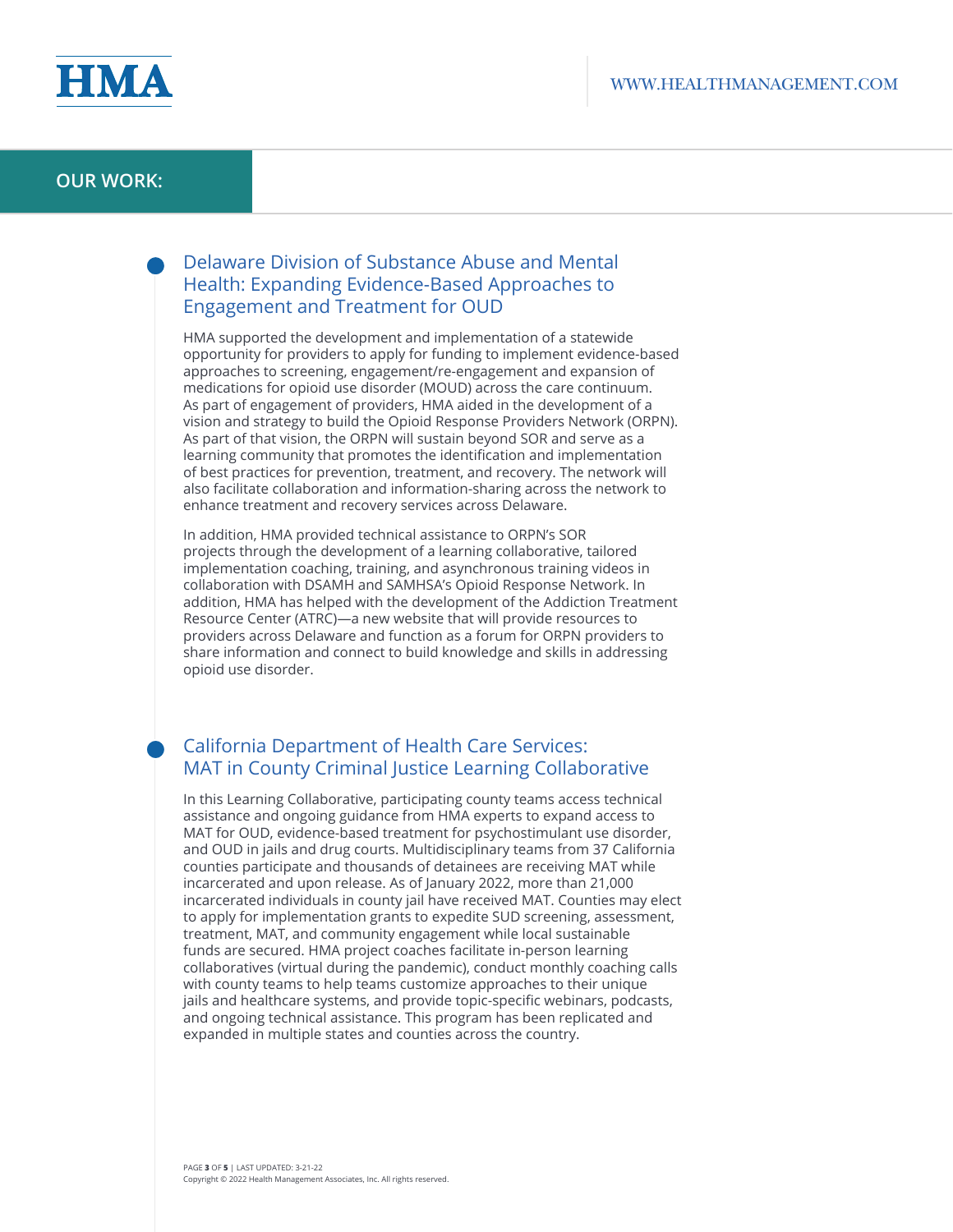

## **OUR WORK:**

#### County Touchpoints in Access to Medications for Addiction Treatment for Justice-Involved Populations

This project was developed as an outgrowth of the Jail MAT Expansion project to address the practice of criminal justice and child welfare personnel urging or requiring clients to terminate the use of MAT in order to qualify as "clean."

Education and training about opioid addiction and treatment in county criminal justice and child welfare systems was developed specifically for stakeholders in probation, adult collaborative courts, public defenders, district attorneys, child welfare, and youth and dependency courts. Retired, well-known "Stakeholder Champions" from each profession developed discipline-specific workbooks and case studies and helped to recruit participants.

The HMA team offered training across the state—both live and virtual—and more than 1,500 people from 55 counties participated. Training content was professionally video recorded, and content has been segmented into 9 web-based modules available on [addictionfreeca.org](https://addictionfreeca.org/). The material is intended for use by stakeholder organizations in training employees and other partners. It is simple to use, and each module includes a facilitators guide. Facilitators need not be subject matter experts. The HMA team is currently working with professional associations for each stakeholder group to further advance access to the training through association venues and with continuing education credits.

### County Touchpoints: Effective Child Welfare and Justice Systems for Families Impacted by Opioid & Stimulant Use – The "Touchpoints Child Welfare" Program

HMA is providing thirteen multi-agency county teams in California with technical assistance support to improve the outcomes of children and parents affected by OUD and methamphetamine/stimulant use in the Child Welfare and Justice Systems by building sustainable, family-centered, evidence-based, and integrated practices across local justice, child welfare, and behavioral health systems. County teams are building processes that incorporate evidence-based practices for addiction treatment and national professional justice and child welfare standards for supporting medications and treatment for addiction. This includes support for all FDAapproved medications for treatment of OUD. County teams in the Learning Collaborative receive monthly coaching calls to support development of and progress toward their goals and participate in virtual learning collaborative meetings and training sessions, monthly coaching calls, technical assistance, and webinars.